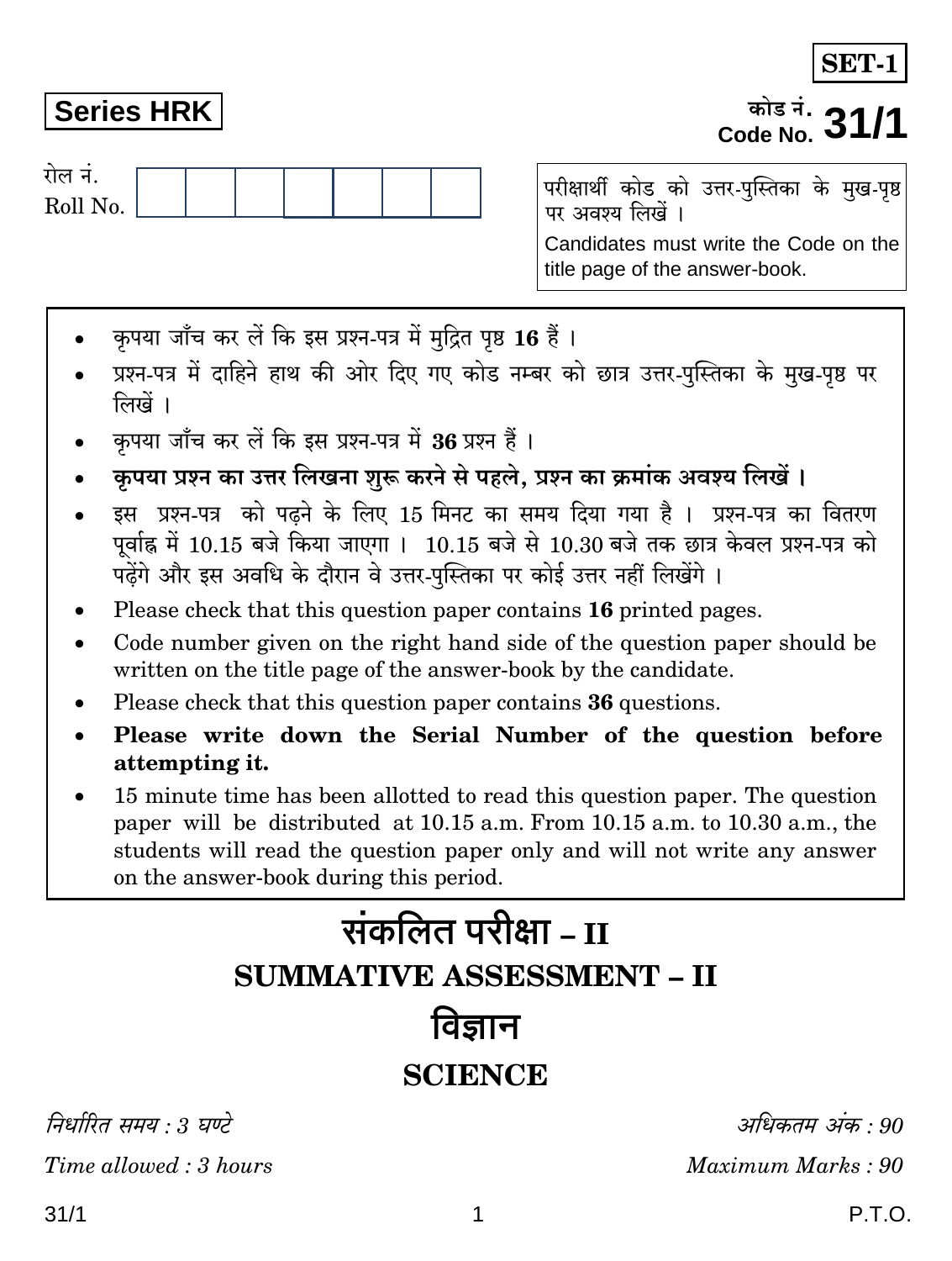मामान्य निर्देश :

- इस प्रश्न-पत्र को **दो** भागों, भाग अ और भाग ब, में बाँटा गया है । आपको दोनों भागों के  $(i)$ प्रश्नों के उत्तर लिखने हैं ।
- सभी प्रश्न अनिवार्य हैं ।  $(ii)$
- पूरे प्रश्न–पत्र में किसी प्रश्न में कोई चयन प्राप्त नहीं है ।  $(iii)$
- आपको भाग अ और भाग ब के सभी प्रश्नों के उत्तर पृथक–पृथक भाग के आधार पर  $(iv)$ लिखने हैं ।
- भाग अ के प्रश्न संख्या 1 से 3 के प्रश्न एक-एक अंक के हैं । इनके उत्तर एक शब्द अथवा  $(v)$ एक वाक्य में दें ।
- भाग अ के प्रश्न संख्या 4 से 6 के प्रश्न दो-दो अंकों के हैं । इनके उत्तर लगभग  $(vi)$ 30 शब्दों में देने हैं 1
- भाग अ के प्रश्न संख्या 7 से 18 के प्रश्न तीन-तीन अंकों के हैं । इनके उत्तर लगभग  $(vii)$ 50 शब्दों में देने हैं ।
- भाग अ के प्रश्न संख्या 19 से 24 के प्रश्न पाँच-पाँच अंकों के हैं । इनके उत्तर लगभग  $(viii)$ 70 शब्दों में देने हैं ।
- भाग ब के प्रश्न संख्या 25 से 33 के प्रश्न प्रयोगात्मक कौशल पर आधारित बहविकल्पी प्रश्न  $(ix)$ हैं । प्रत्येक प्रश्न एक अंक का है । दिए गए चार विकल्पों में से आपको केवल एक सबसे उपयुक्त विकल्प चुनना है ।
- भाग ब के प्रश्न संख्या 34 से 36 के प्रश्न प्रयोगात्मक कौशल पर आधारित दो-दो अंकों के  $(x)$ प्रश्न हैं । इनके उत्तर संक्षिप्त में देने हैं ।

#### **General Instructions:**

- The question paper comprises two Sections, A and B. You are to attempt  $(i)$ both the sections.
- $(ii)$ **All** questions are compulsory.
- There is no choice in any of the questions.  $(iii)$
- All questions of Section A and all questions of Section B are to be  $(iv)$ attempted separately.
- Question numbers  $\bm{1}$  to  $\bm{3}$  in Section A are one-mark questions. These are to  $(v)$ be answered in one word or in one sentence.
- Question numbers  $4$  to  $6$  in Section A are two-marks questions. These are  $(vi)$ to be answered in about 30 words each.
- Question numbers 7 to 18 in Section A are three-marks questions. These  $(vii)$ are to be answered in about 50 words each.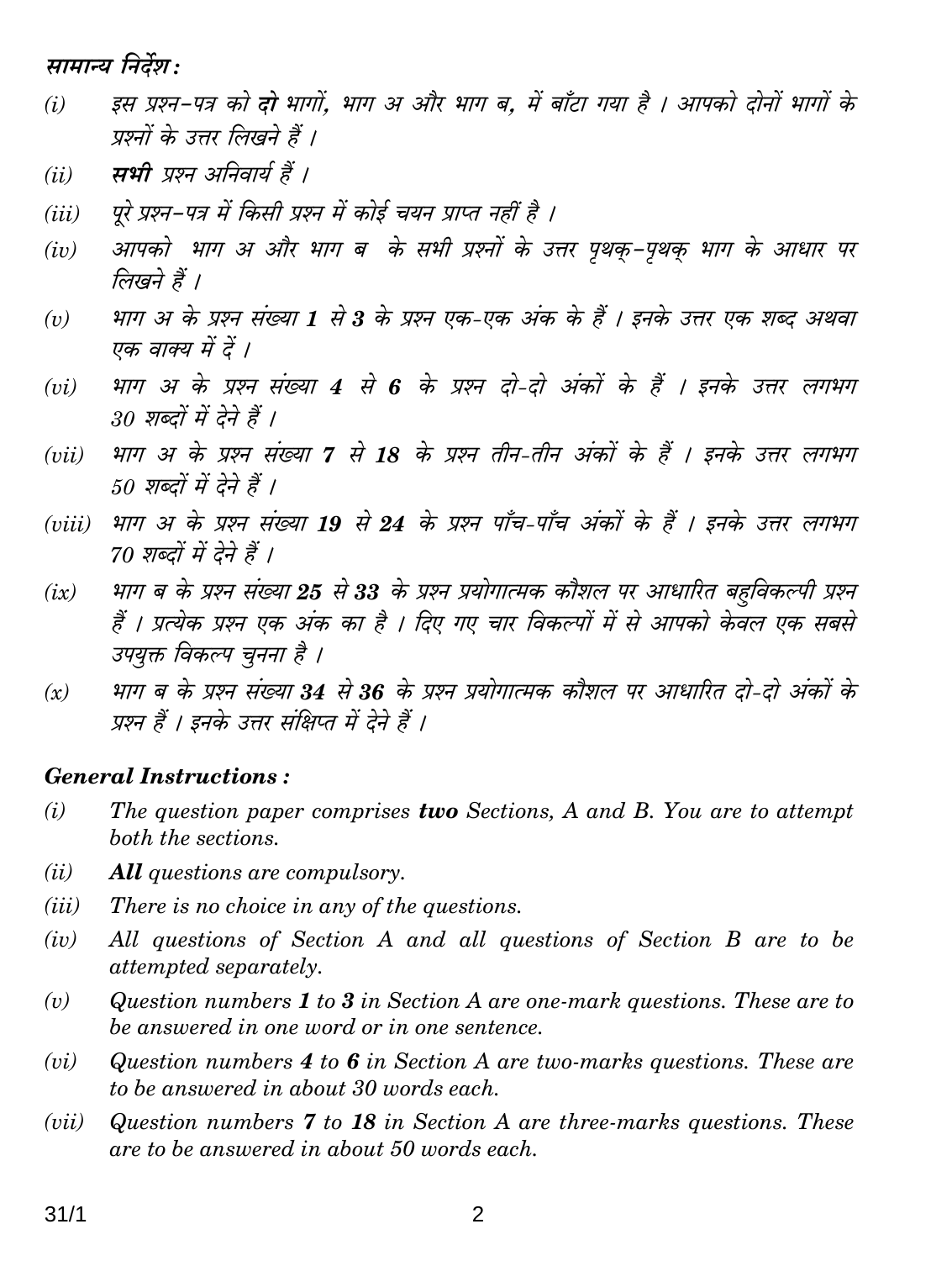- (*viii*) Question numbers 19 to 24 in Section A are five-marks questions. These are to be answered in about 70 words each.
- $(ix)$ Question numbers 25 to 33 in Section B are multiple choice questions based on practical skills. Each question is a one-mark question. You are to select one most appropriate response out of the four provided to you.
- $(x)$ Question numbers 34 to 36 in Section B are two-marks questions based on practical skills. These are to be answered in brief.

#### भाग अ

#### **SECTION A**

- उस समजातीय श्रेणी के द्वितीय और तृतीय सदस्य का आण्विक सूत्र लिखिए जिसका प्रथम  $1.$ सदस्य मेथैन है।  $\mathcal I$ Write the molecular formula of the  $2^{nd}$  and the  $3^{rd}$  member of the homologous series whose first member is methane. जब कोई कोशिका जनन करती है, तब उसके DNA का क्या होता है ?  $2.$  $\mathcal{I}$ When a cell reproduces, what happens to its DNA?
- निम्नलिखित खाद्य शृंखला में, शेर को 100 J ऊर्जा उपलब्ध है । उत्पादक स्तर पर कितनी 3. ऊर्जा उपलब्ध थी ?

पाटप $\longrightarrow$  हिरण  $\longrightarrow$  शेर In the following food chain, 100 J of energy is available to the lion. How much energy was available to the producer?

Plants  $\longrightarrow$  Deer  $\longrightarrow$  Lion

- कोई बिम्ब 15 cm फोकस दूरी के अवतल लेंस से 30 cm दूरी पर स्थित है। लेंस द्वारा बने 4. प्रतिबिम्ब के चार अभिलक्षणों (प्रकृति, स्थिति, आदि) की सूची बनाइए । An object is placed at a distance of 30 cm from a concave lens of focal length 15 cm. List four characteristics (nature, position, etc.) of the image formed by the lens.
- (i) वनों. एवं (ii) वन्य-जीवन के संरक्षण के दो लाभ लिखिए । 5. State two advantages of conserving (i) forests, and (ii) wild-life.

 $\mathbf{1}$ 

 $\mathfrak{D}$ 

 $\overline{2}$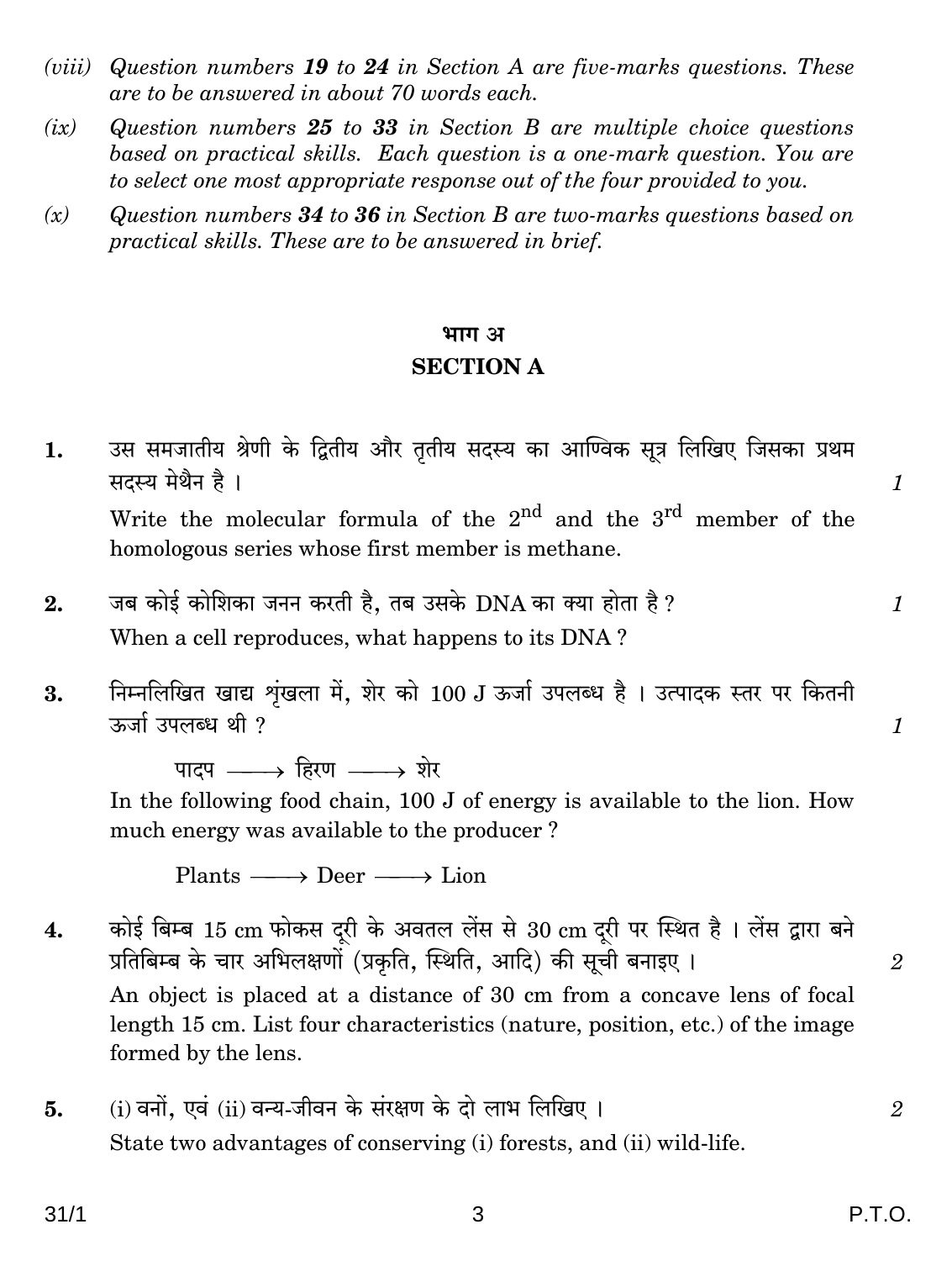- सामुदायिक स्तर पर जल संग्रहण से संबद्ध दो प्रमुख लाभों की व्याख्या कीजिए। 6. Explain two main advantages associated with water harvesting at the community level.
- एथानॉल का संरचना-सूत्र लिखिए । क्या होता है जब इसे सांद्र  $\rm{H}_{2}SO_{4}$  के आधिक्य में 7. 443 K पर गर्म किया जाता है ? अभिक्रिया का समीकरण लिखिए तथा इस अभिक्रिया में सांद्र  $\mathrm{H}_{o}\mathrm{SO}_{4}$  की भूमिका का उल्लेख कीजिए ।

Write the structural formula of ethanol. What happens when it is heated with excess of conc.  $H_2SO_4$  at 443 K? Write the chemical equation for the reaction stating the role of conc.  $\rm H_2SO_4$  in this reaction.

- प्रत्येक के लिए रासायनिक समीकरण की सहायता से एस्टरीकरण और साबनीकरण 8. अभिक्रियाओं के बीच विभेदन कीजिए । (i) एस्टरों, और (ii) साबनीकरण प्रक्रिया का एक-एक उपयोग लिखिए । Distinguish between esterification and saponification reactions with the help of the chemical equations for each. State one use of each (i) esters, and (ii) saponification process.
- आधुनिक आवर्त सारणी में आवर्तों और समूहों की संख्या लिखिए । (i) किसी आवर्त में बाईं 9. ओर से दाईं ओर जाने पर, तथा (ii) किसी समूह में ऊपर से नीचे जाने पर तत्त्वों के धात्विक अभिलक्षणों में किस प्रकार परिवर्तन होता है ? अपने उत्तर की कारण सहित पुष्टि कीजिए । Write the number of periods and groups in the Modern Periodic Table. How does the metallic character of elements vary on moving (i) from left to right in a period, and (ii) down a group ? Give reason to justify your answer.
- Na, Mg और Al आधुनिक आवर्त सारणी के तीसरे आवर्त के तत्त्व हैं जिनकी समूह संख्या 10. क्रमश: 1, 2 और 13 है। इनमें से किस तत्त्व की (a) संयोजकता अधिकतम, (b) परमाण त्रिज्या अधिकतम, तथा (c) रासायनिक अभिक्रियाशीलता अधिकतम है ? प्रत्येक के लिए अपने उत्तर की कारण सहित पुष्टि कीजिए ।

Na, Mg and Al are the elements of the 3<sup>rd</sup> period of the Modern Periodic Table having group number 1, 2 and 13 respectively. Which one of these elements has the (a) highest valency, (b) largest atomic radius, and (c) maximum chemical reactivity? Justify your answer stating the reason for each.

 $\mathcal{S}$ 

 $\mathcal{S}$ 

3

 $\mathfrak{D}$ 

3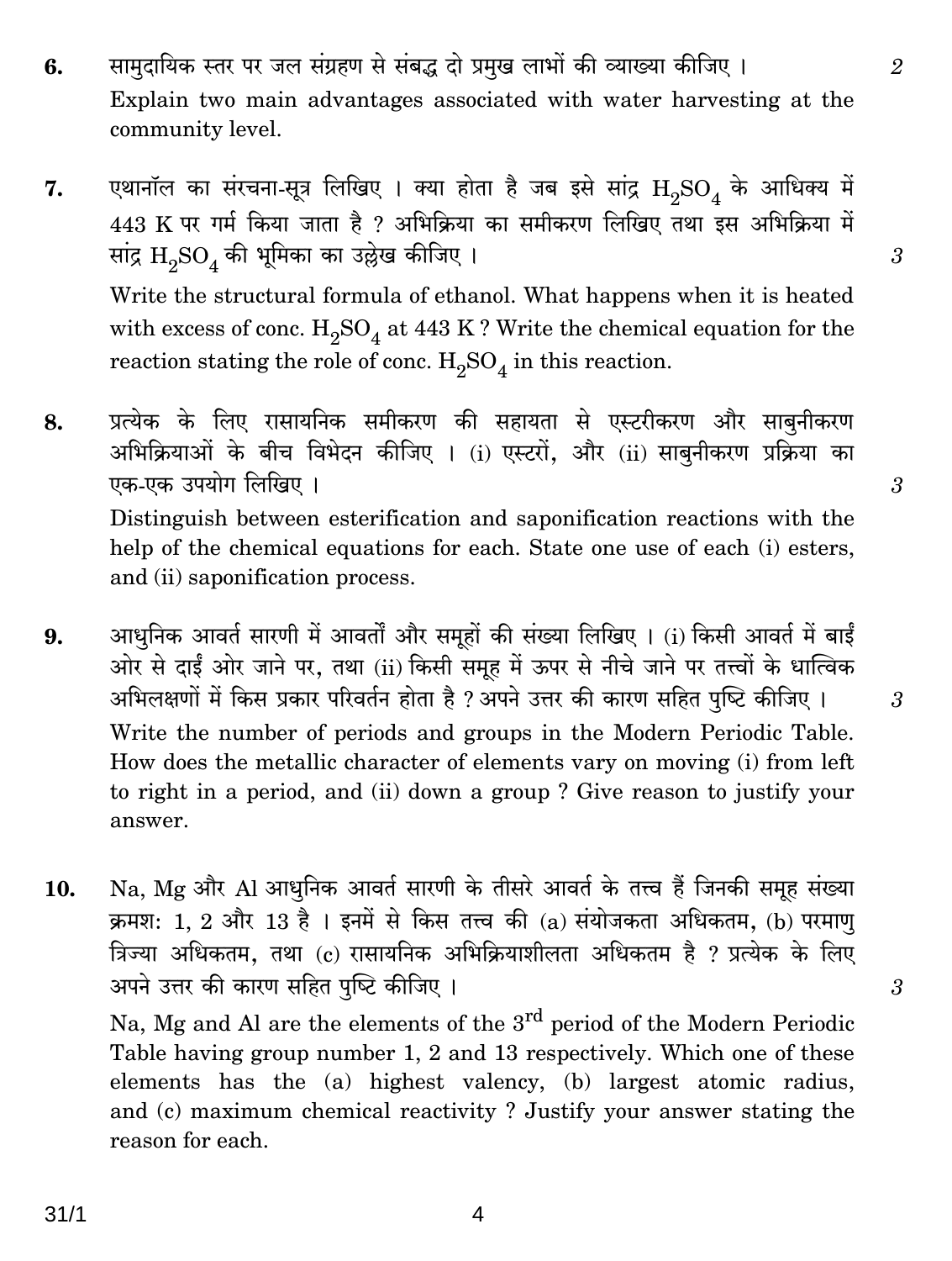- जनन सजीवों का एक अत्यन्त महत्त्वपर्ण लक्षण है । इस कथन के पक्ष में तीन कारण दीजिए ।  $11.$ Reproduction is one of the most important characteristics of living beings. Give three reasons in support of the statement.
- कायिक प्रवर्धन क्या है ? इस विधि के दो लाभ और दो हानियाँ लिखिए । 12. What is vegetative propagation? State two advantages and two disadvantages of this method.
- गर्भधारण को रोकने के लिए विकसित की गई तीन तकनीकों की सूची बनाइए । इनमें से 13. कौन-सी तकनीक पुरुषों के लिए नहीं है ? इन तकनीकों का उपयोग किस प्रकार किसी परिवार के स्वास्थ्य और समृद्धि को सीधे प्रभावित करता है ? List three techniques that have been developed to prevent pregnancy.

Which one of these techniques is not meant for males? How does the use of these techniques have a direct impact on the health and prosperity of a family?

- मेंडल ने यह किस प्रकार स्पष्ट किया कि यह संभव है कि कोई लक्षण वंशानगत हो जाए 14. परन्त किसी जीव में व्यक्त न हो पाए ? How did Mendel explain that it is possible that a trait is inherited but not expressed in an organism?
- "जैव-विकास तथा जीवों का वर्गीकरण परस्पर सम्बन्धित हैं।" इस कथन की कारण सहित  $15.$ पुष्टि कीजिए । "Evolution and classification of organisms are interlinked." Give reasons to justify this statement.
- यदि कोई लेंस उसके सामने स्थित किसी बिम्ब की किसी भी स्थिति के लिए सदैव ही सीधा 16. और छोटा प्रतिबिम्ब बनाता है, तो उस लेंस की प्रकृति क्या है ? अपने उत्तर की पुष्टि किरण आरेख खींचकर कीजिए । यदि इस लेंस की क्षमता का संख्यात्मक मान 10 D है, तो कार्तीय प्रणाली के अनुसार इसकी फोकस दूरी क्या है ?

If the image formed by a lens for all positions of an object placed in front of it is always erect and diminished, what is the nature of this lens? Draw a ray diagram to justify your answer. If the numerical value of the power of this lens is 10 D, what is its focal length in the Cartesian system?

 $31/1$ 

5

3

3

 $\boldsymbol{\beta}$ 

 $\mathcal{S}$ 

3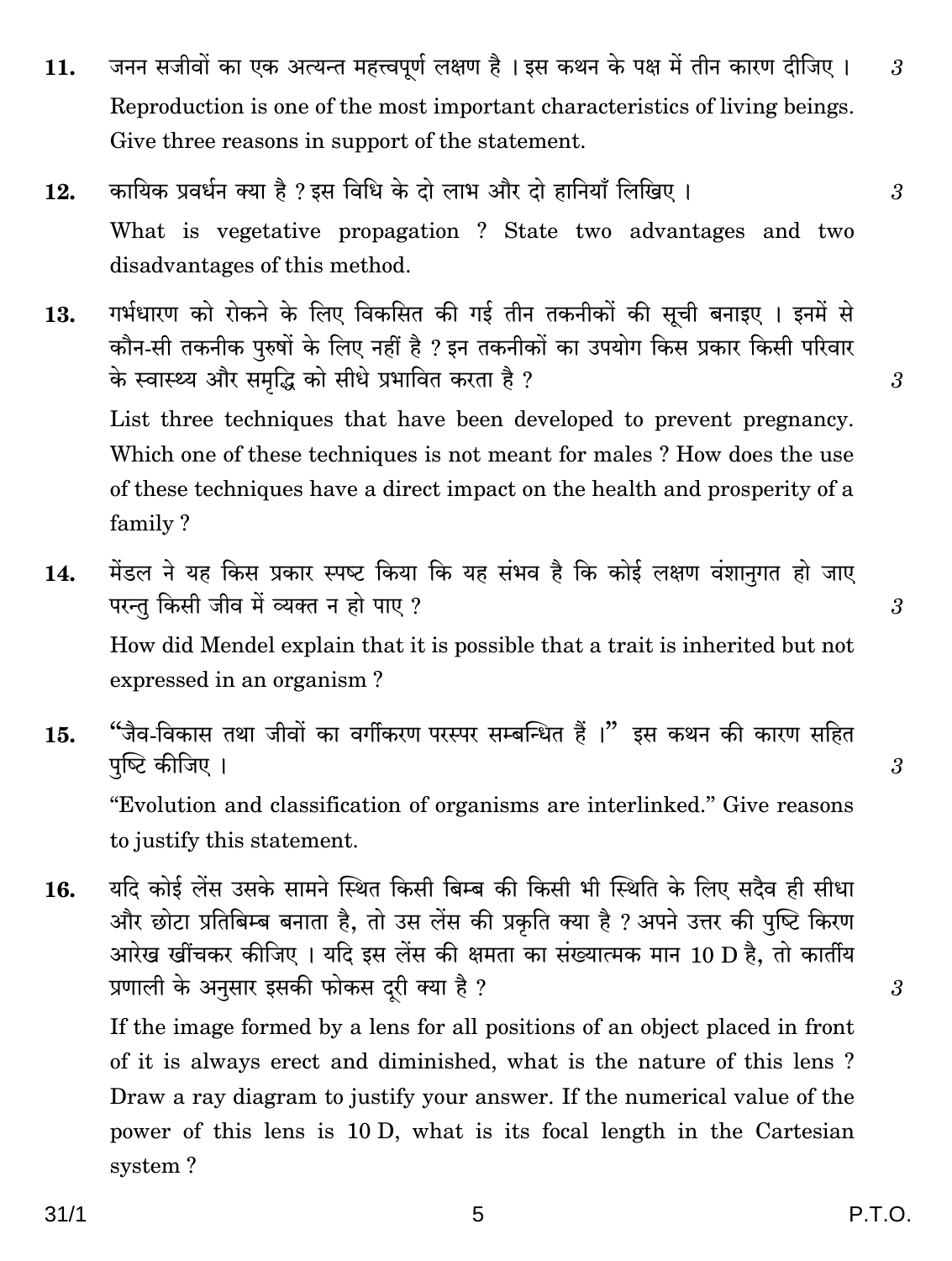काँच के किसी प्रिज़्म द्वारा श्वेत प्रकाश के विक्षेपण का कारण लिखिए । न्यूटन ने काँच के दो 17. सर्वसम प्रिज्मों द्वारा यह किस प्रकार दर्शाया कि श्वेत प्रकाश सात वर्णों का बना है ? किरण आरेख खींचकर दर्शाइए कि जब कोई संकीर्ण श्वेत प्रकाश पुंज एक-दसरे से उल्टे व्यवस्थित काँच के दो सर्वसम प्रिज़्मों के संयोजन के प्रथम प्रिज़्म के एक फलक पर तिर्यकत: आपतन करता है, तो इस संयोजन में उस पुंज का क्या होता है ?

State the cause of dispersion of white light by a glass prism. How did Newton, using two identical glass prisms, show that white light is made of seven colours? Draw a ray diagram to show the path of a narrow beam of white light, through a combination of two identical prisms arranged together in inverted position with respect to each other, when it is allowed to fall obliquely on one of the faces of the first prism of the combination.

3

3

- जल एक अत्यन्त महत्त्वपूर्ण प्राकृतिक संसाधन है, जो जीवन के लिए अमृत है । 18.  $(a)$ आपके विज्ञान के शिक्षक यह चाहते हैं कि आप रचनात्मक मूल्यांकन क्रियाकलाप के लिए, "प्राणाधार प्राकृतिक सम्पदा — जल को कैसे बचाएँ" विषय पर कोई योजना बनाइए । 'जल को कैसे बचाएँ' के बारे में अपने पडोस में जागरूकता उत्पन्न करने के लिए कोई दो उपाय सुझाइए ।
	- किसी एक उपाय का नाम और उसकी व्याख्या कीजिए जिसके द्वारा भौमजल स्तर को (b) और नीचे गिरने से रोका जा सके ।
	- Water is an elixir of life, a very important natural resource. Your  $(a)$ Science teacher wants you to prepare a plan for a formative assessment activity, "How to save water, the vital natural resource". Write any two ways that you will suggest to bring awareness in your neighbourhood, on 'how to save water'.
	- Name and explain any one way by which the underground water (b) table does not go down further.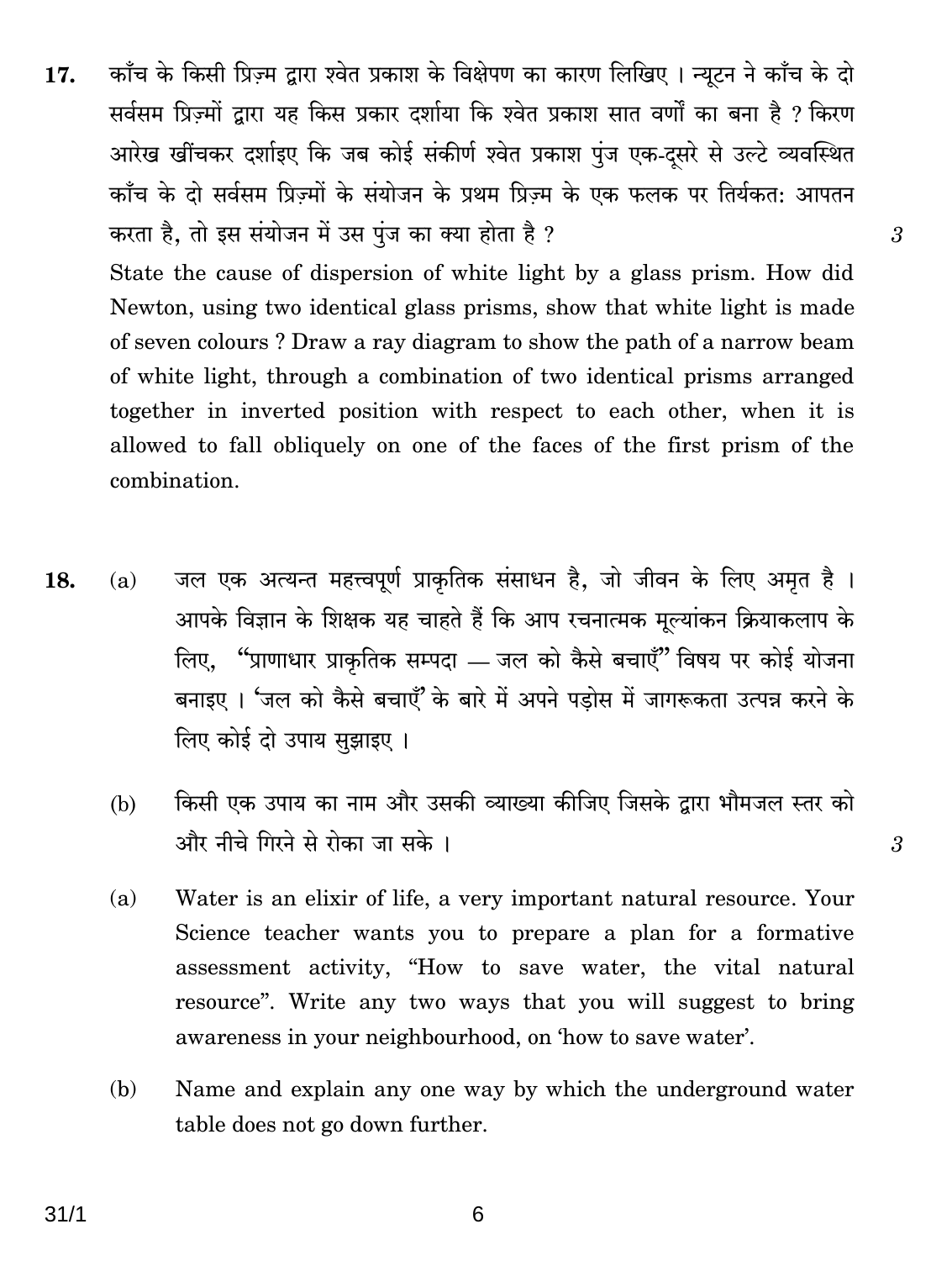कुछ यौगिकों को हाइड़ोकार्बन क्यों कहा जाता है ? ऐल्केन, ऐल्कीन और ऐल्काइन की 19. समजातीय श्रेणियों का सामान्य सूत्र लिखिए तथा प्रत्येक श्रेणी के प्रथम सदस्य की संरचना भी खींचिए । ऐल्कीन को ऐल्केन में परिवर्तित करने की अभिक्रिया का नाम लिखिए और रासायनिक समीकरण द्वारा इस अभिक्रिया के होने के लिए आवश्यक परिस्थितियों को भी दर्शाइए ।

Why are certain compounds called hydrocarbons? Write the general formula for homologous series of alkanes, alkenes and alkynes and also draw the structure of the first member of each series. Write the name of the reaction that converts alkenes into alkanes and also write a chemical equation to show the necessary conditions for the reaction to occur.

मानव माटा जनन तंत्र के निम्नलिखित प्रत्येक भाग के कार्यों का उछेख कीजिए : 20.  $(a)$ 

- $(i)$ अण्डाशय
- गर्भाञ्चय  $(ii)$
- फैलोपियन ट्यूब  $(iii)$
- मानव मादा में प्लैसेन्टा की संरचना और कार्यों का उल्लेख कीजिए।  $(b)$
- Write the functions of each of the following parts in a human  $(a)$ female reproductive system :
	- Ovary  $(i)$
	- $(ii)$ **Uterus**
	- Fallopian tube  $(iii)$
- $(b)$ Write the structure and functions of placenta in a human female.
- प्रत्येक का एक-एक उदाहरण देकर उपार्जित लक्षणों और आनुवंशिक लक्षणों के बीच विभेदन 21. कीजिए । किसी व्यष्टि द्वारा अपने सम्पूर्ण जीवन-काल में उपार्जित लक्षण/अनुभव अगली पीढ़ी में वंशानुगत क्यों नहीं होते ? इस तथ्य का कारण उदाहरण देकर स्पष्ट कीजिए । With the help of one example for each, distinguish between the acquired traits and the inherited traits. Why are the traits/experiences acquired during the entire lifetime of an individual not inherited in the next generation? Explain the reason of this fact with an example.

5

5

 $\overline{5}$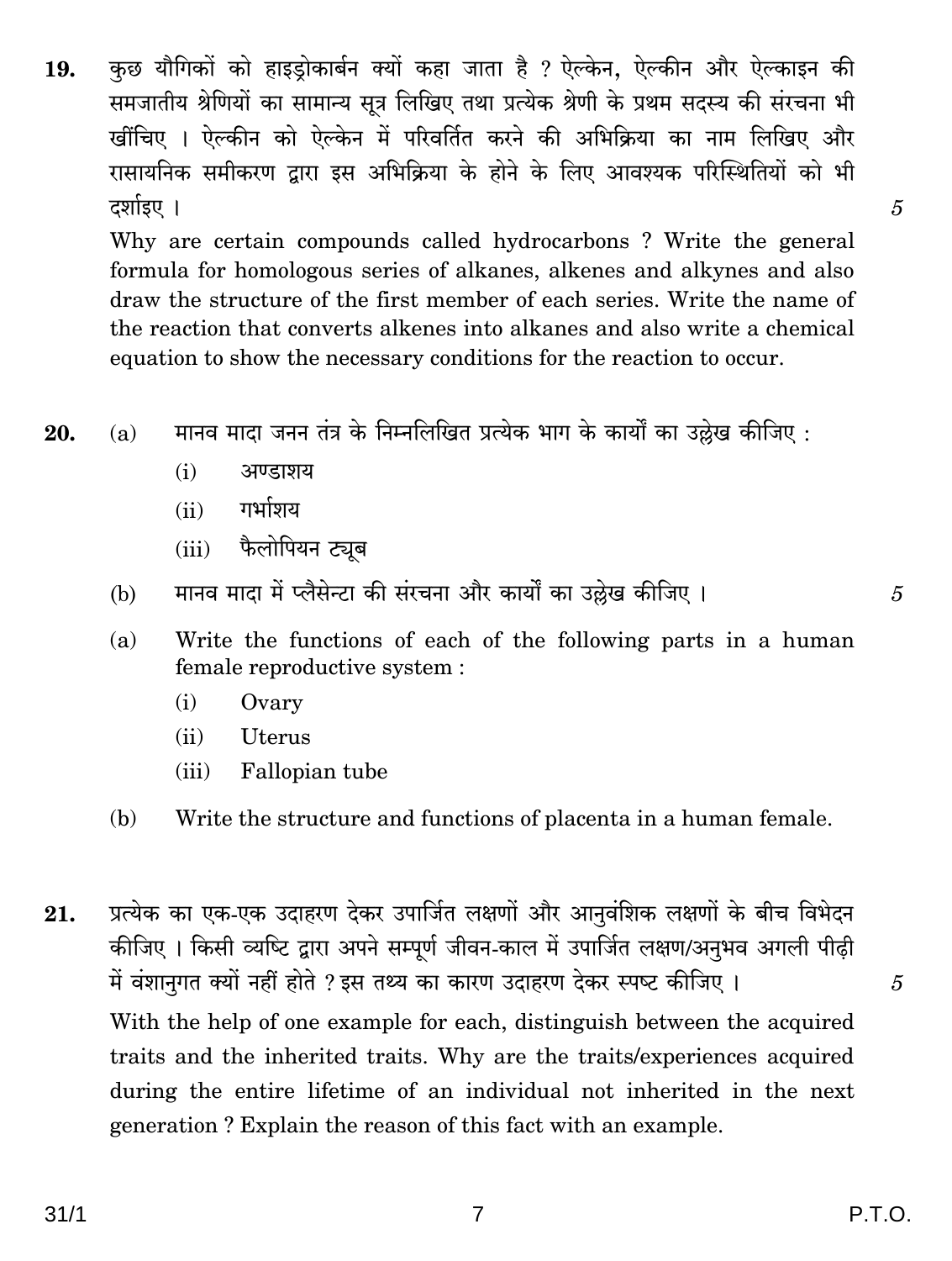निम्नलिखित प्रेक्षण तालिका का विश्लेषण कीजिए. जिसमें उत्तल लेंस की स्थिति में 22. बिम्ब-दरी (u) के साथ प्रतिबिम्ब-दरी (v) का विचरण दर्शाया गया है, और बिना कोई परिकलन किए ही निम्नलिखित प्रश्नों के उत्तर टीजिए :

 $\overline{5}$ 

| क्रम           | बिम्ब-दूरी | प्रतिबिम्ब-दूरी |
|----------------|------------|-----------------|
| संख्या         | $u$ (cm)   | $v$ (cm)        |
|                | $-100$     | $+25$           |
| $\overline{2}$ | $-60$      | $+30$           |
| 3              | $-40$      | $+40$           |
| 4              | $-30$      | $+60$           |
| 5              | $-25$      | $+100$          |
| 6              | $-15$      | $+120$          |

- उत्तल लेंस की फोकस दरी क्या है ? अपने उत्तर की पुष्टि के लिए कारण दीजिए ।  $(a)$
- उस प्रेक्षण की क्रम संख्या लिखिए जो सही नहीं है । यह निष्कर्ष आपने किस आधार  $(b)$ पर निकाला है ?
- किसी उचित पैमाने को चुनकर क्रम संख्या 2 के प्रेक्षण के लिए किरण आरेख  $\epsilon$ ) खींचिए । आवर्धन का लगभग मान भी ज्ञात कीजिए ।

Analyse the following observation table showing variation of image-distance (v) with object-distance (u) in case of a convex lens and answer the questions that follow without doing any calculations :

| S.No.          | Object-Distance | Image-Distance |
|----------------|-----------------|----------------|
|                | $u$ (cm)        | $v$ (cm)       |
|                | $-100$          | $+25$          |
| $\overline{2}$ | $-60$           | $+30$          |
| 3              | $-40$           | $+40$          |
| 4              | $-30$           | $+60$          |
| 5              | $-25$           | $+100$         |
| հ              | $-~15\,$        | $+120$         |

- What is the focal length of the convex lens? Give reason to justify  $(a)$ vour answer.
- Write the serial number of the observation which is not correct. On (b) what basis have you arrived at this conclusion?
- Select an appropriate scale and draw a ray diagram for the  $(c)$ observation at S.No.2. Also find the approximate value of magnification.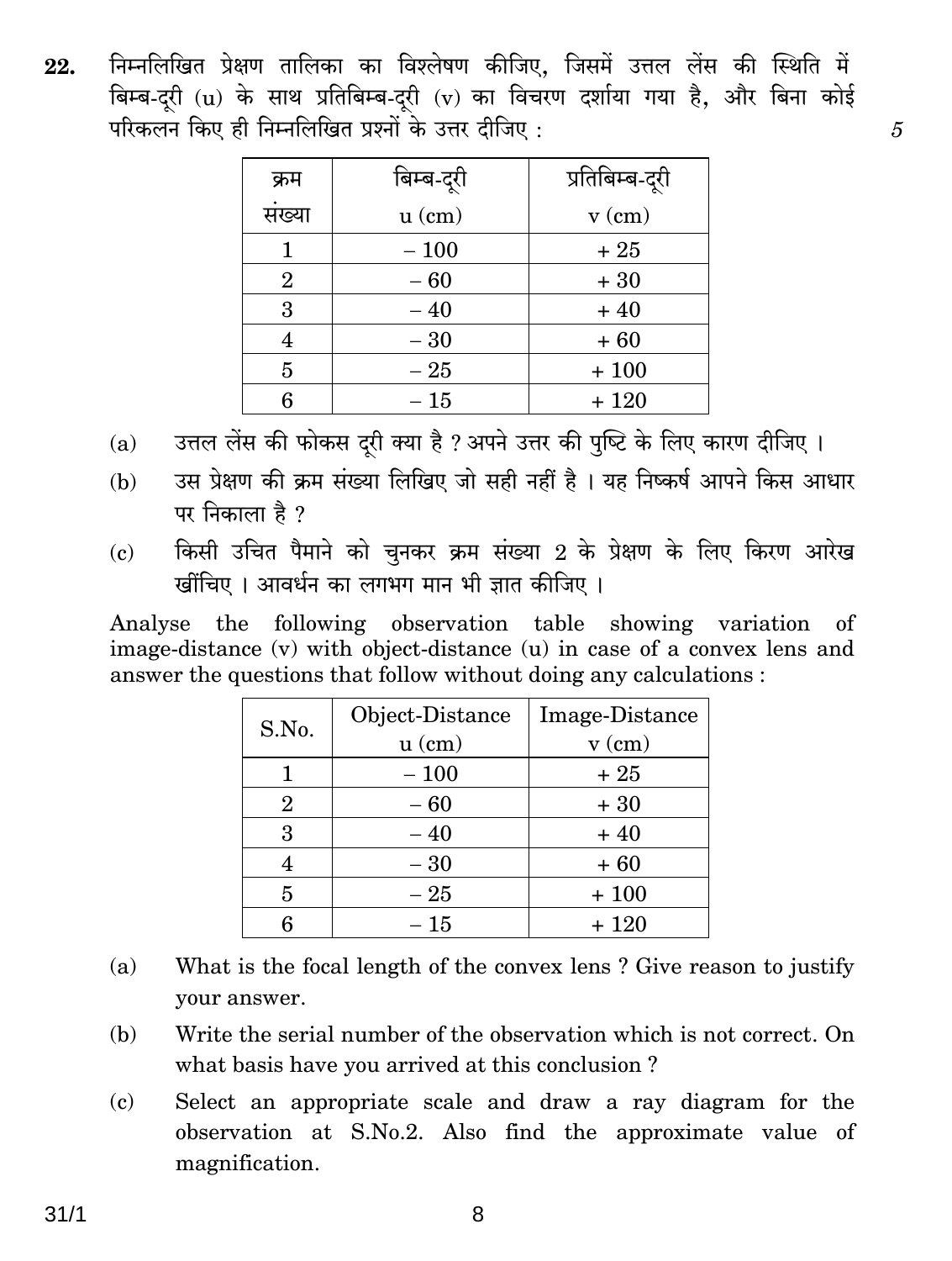- यदि किसी दर्पण द्वारा उसके सामने स्थित बिम्ब की किसी भी स्थिति के लिए सदैव 23.  $(a)$ ही छोटा. सीधा और आभासी प्रतिबिम्ब बनता है. तो इस दर्पण की प्रकति लिखिए और अपने उत्तर की पृष्टि के लिए किरण आरेख भी खींचिए । इस प्रकार के दर्पणों का एक उपयोग लिखिए तथा इनका उपयोग क्यों किया जाता है. उसका उल्लेख कीजिए ।
	- गोलीय दर्पणों की वक्रता त्रिज्या की परिभाषा लिखिए । किसी गोलीय दर्पण की (b) प्रकृति और फोकस दूरी ज्ञात कीजिए, जिसकी वक्रता त्रिज्या + 24 cm है ।
	- If the image formed by a mirror for all positions of the object  $(a)$ placed in front of it is always diminished, erect and virtual, state the type of the mirror and also draw a ray diagram to justify your answer. Write one use such mirrors are put to and why.
	- Define the radius of curvature of spherical mirrors. Find the (b) nature and focal length of a spherical mirror whose radius of curvature is  $+24$  cm.
- निकट-दृष्टि दोष से पीड़ित कोई छात्र 5 m से अधिक दरी पर स्थित बिम्बों को स्पष्ट 24.  $(a)$ नहीं देख पाता । इस दृष्टि दोष के उत्पन्न होने के दो संभावित कारणों की सूची बनाइए । किरण आरेखों की सहायता से व्याख्या कीजिए कि
	- वह छात्र 5 m से अधिक दूरी पर स्थित बिम्बों को स्पष्ट क्यों नहीं देख  $(i)$  $\pi$
	- इस दृष्टि दोष के संशोधन के लिए उसे किस प्रकार के लेंस का उपयोग करना  $(ii)$ चाहिए और इस लेंस के उपयोग द्वारा इस दोष का संशोधन किस प्रकार होता है ।
	- यदि, इस प्रकरण में, संशोधक लेंस की फोकस दूरी का संख्यात्मक मान 5 m है, तो (b) नयी कार्तीय चिह्न परिपाटी के अनुसार इस लेंस की क्षमता ज्ञात कीजिए ।
	- A student suffering from myopia is not able to see distinctly the  $(a)$ objects placed beyond 5 m. List two possible reasons due to which this defect of vision may have arisen. With the help of ray diagrams, explain
		- $(i)$ why the student is unable to see distinctly the objects placed beyond 5 m from his eyes.
		- the type of the corrective lens used to restore proper vision  $(ii)$ and how this defect is corrected by the use of this lens.
	- (b) If, in this case, the numerical value of the focal length of the corrective lens is 5 m, find the power of the lens as per the new Cartesian sign convention.

P.T.O.

5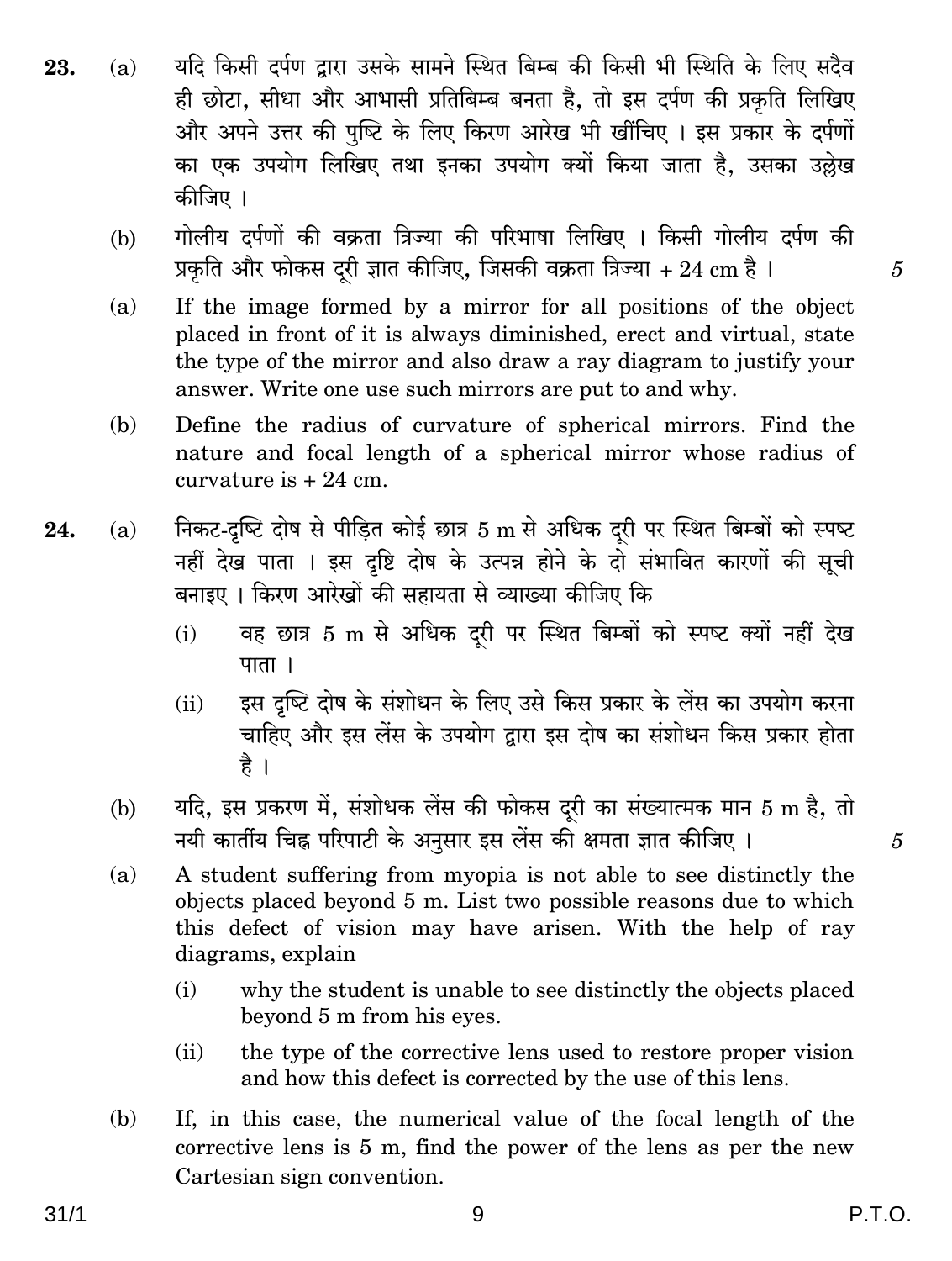#### भाग ब **SECTION B**

 $\mathcal I$ 

 $\mathbf{1}$ 

- जब आप एक परखनली में सोडियम बाइकार्बोनेट का चूर्ण लेकर उसमें ऐसीटिक अम्ल की 25. कुछ बुँदें डालते हैं, तो निम्नलिखित में से कौन-सा प्रेक्षण करते हैं ?
	- कोई अभिक्रिया नहीं होती  $(A)$
	- तीखी गंध वाली रंगहीन गैस का तीव्र बदबदाहट के साथ विमोचन  $(R)$
	- तीव्र बुदबुदाहट के साथ भूरे रंग की गैस का विमोचन  $(C)$
	- रंगहीन और गंधहीन गैस के बुलबुलों का बनना  $(D)$

When you add a few drops of acetic acid to a test-tube containing sodium bicarbonate powder, which one of the following is your observation?

- $(A)$ No reaction takes place
- A colourless gas with pungent smell is released with brisk (B) effervescence
- $(C)$ A brown coloured gas is released with brisk effervescence
- (D) Formation of bubbles of a colourless and odourless gas
- साबनीकरण अभिक्रिया का अध्ययन करते समय आप बीकर में जब समान मात्रा में किसी 26. रंगहीन वनस्पति तेल में NaOH का 20% जलीय विलयन मिलाते हैं, तो क्या प्रेक्षण करते ੜ੍ਹੇਂ ?
	- मिश्रण का रंग गहरा भूरा हो गया है  $(A)$
	- बीकर में तीव्र बृदबुदाहट हो रही है  $(B)$
	- बीकर का बाहरी पृष्ठ गरम हो गया है  $(C)$
	- बीकर का बाहरी पुष्ठ ठंडा हो गया है  $(D)$

While studying the saponification reaction, what do you observe when you mix an equal amount of colourless vegetable oil and 20% aqueous solution of NaOH in a beaker?

- $(A)$ The colour of the mixture has become dark brown
- A brisk effervescence is taking place in the beaker (B)
- The outer surface of the beaker has become hot  $(C)$
- The outer surface of the beaker has become cold (D)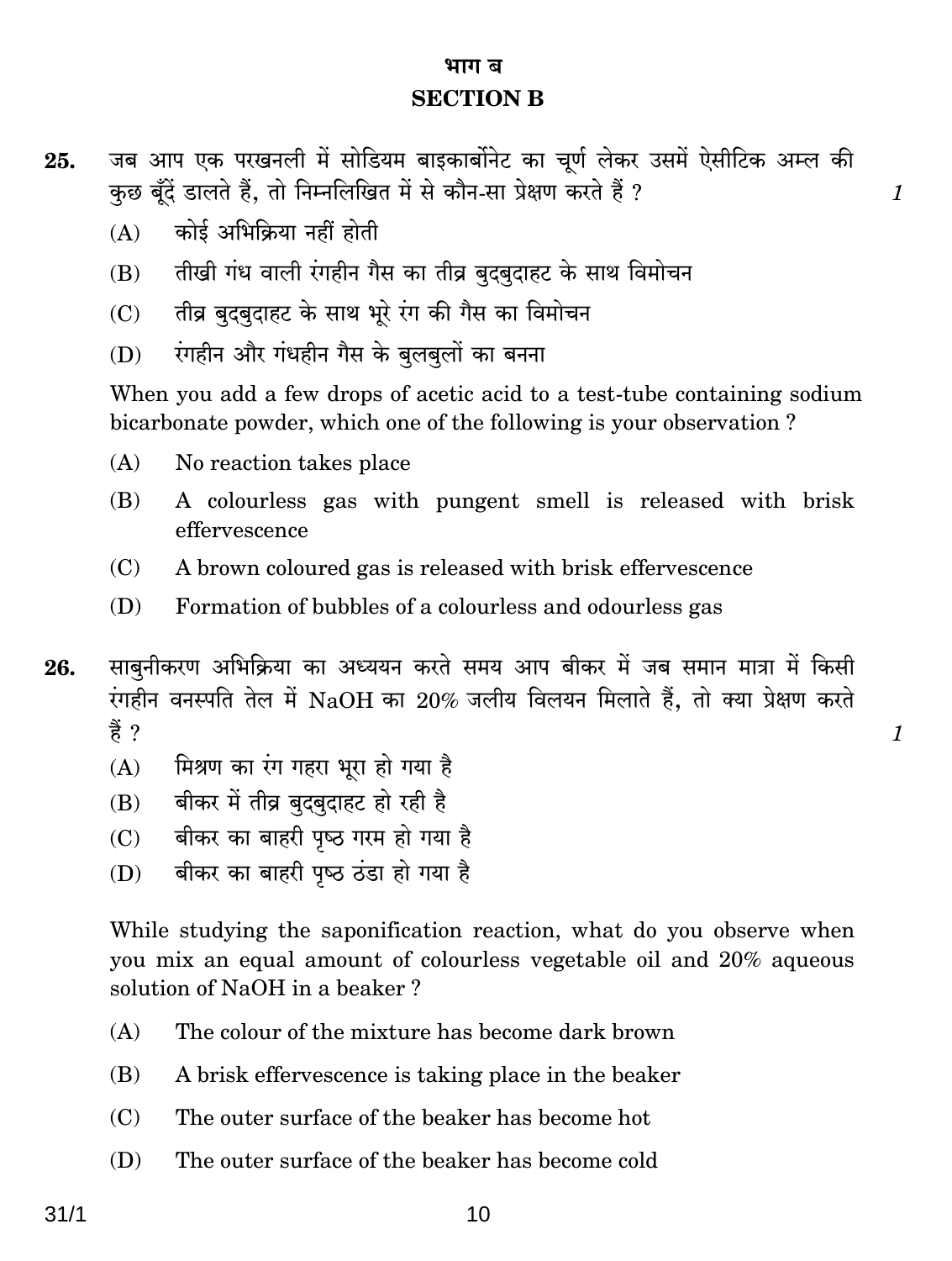- किसी छात्र को उसकी प्रयोगशाला में प्रयोग करने के लिए कठोर जल चाहिए जो आस-पास 27. के क्षेत्र में उपलब्ध नहीं है। प्रयोगशाला में कुछ लवण हैं. जो आसत जल में घोलने पर उसे कठोर जल बना सकते हैं। लवण के निम्नलिखित समहों में से वह समह चनिए जिसके प्रत्येक लवण को आसत जल में घोले जाने पर उसे कठोर जल बना देगा।
	- सोडियम क्लोराइड. पोटैशियम क्लोराइड  $(A)$
	- सोडियम सल्फेट, पोटैशियम सल्फेट  $(B)$
	- सोडियम सल्फेट. कैल्सियम सल्फेट  $(C)$
	- कैल्सियम सल्फेट, कैल्सियम क्लोराइड  $(D)$

A student requires hard water for an experiment in his laboratory which is not available in the neighbouring area. In the laboratory there are some salts, which when dissolved in distilled water can convert it into hard water. Select from the following groups of salts, a group, each salt of which when dissolved in distilled water will make it hard.

- $(A)$ Sodium chloride, Potassium chloride
- Sodium sulphate, Potassium sulphate (B)
- Sodium sulphate, Calcium sulphate  $(C)$
- (D) Calcium sulphate, Calcium chloride
- द्विबीजपत्री बीज के भ्रूण के विभिन्न भागों को पहचानने का प्रयोग करने के लिए सर्वप्रथम 28. आपको कोई द्विबीजपत्री बीज चाहिए । निम्नलिखित समूह में से द्विबीजपत्री बीज चुनिए :

गेंहूँ, चना, मक्का, मटर, जौ, मूँगफली

- (A) गेहूँ, चना और मटर
- (B) चना, मटर और मूँगफली
- (C) मक्का, मटर और जौ
- चना, मक्का और मँगफली  $(D)$

To perform an experiment to identify the different parts of an embryo of a dicot seed, first of all you require a dicot seed. Select dicot seeds from the following group:

Wheat, Gram, Maize, Pea, Barley, Ground-nut

- $(A)$ Wheat, Gram and Pea
- (B) Gram, Pea and Ground-nut
- Maize, Pea and Barley  $(C)$
- (D) Gram, Maize and Ground-nut

 $\mathcal{I}$ 

 $\mathcal{I}_{\mathcal{L}}$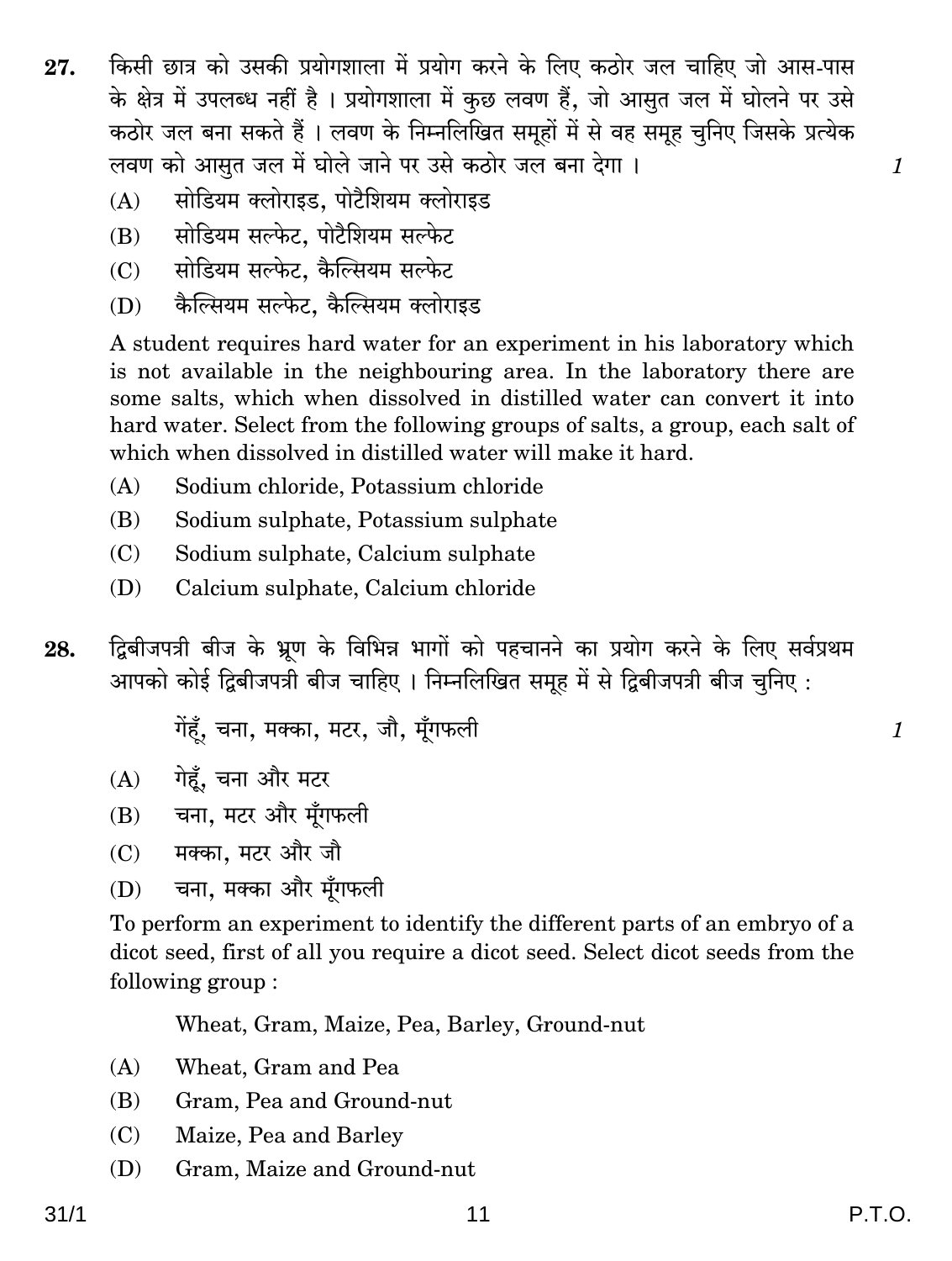एक टोकरी में निम्नलिखित सब्जियाँ रखी हैं : 29.

आल. टमाटर. मली. बैंगन. गाजर. लौकी

इनमें से कौन-सी दो सब्ज़ियाँ समजात संरचनाओं का सही निरूपण करती हैं ?

- गाजर और टमाटर  $(A)$
- (B) आलू और बैंगन
- मूली और गाजर  $(C)$
- मूली और लौकी (D)

The following vegetables are kept in a basket:

Potato, Tomato, Radish, Brinjal, Carrot, Bottle-gourd Which two of these vegetables correctly represent the homologous structures?

- $(A)$ Carrot and Tomato
- (B) Potato and Brinial
- $(C)$ Radish and Carrot
- Radish and Bottle-gourd (D)
- दिए गए किरण आरेखों का अध्ययन कीजिए और निम्नलिखित में से सही कथन चुनिए : 30.





 $\mathcal{I}$ 

 $\mathcal{I}_{\mathcal{I}}$ 

- युक्ति X अवतल दर्पण है और युक्ति Y उत्तल लेंस है, जिनकी फोकस दरियाँ क्रमश:  $(A)$ 20 cm और 25 cm हैं।
- युक्ति X उत्तल लेंस है और युक्ति Y अवतल दर्पण है, जिनकी फोकस दरियाँ क्रमश:  $(B)$  $10 \text{ cm}$  और  $25 \text{ cm}$  हैं।
- युक्ति X अवतल लेंस है और युक्ति Y उत्तल दर्पण है, जिनकी फोकस दरियाँ क्रमश:  $(C)$ 20 cm और 25 cm हैं ।
- युक्ति X उत्तल लेंस है और युक्ति Y अवतल दर्पण है, जिनकी फोकस दरियाँ क्रमश: (D) 20 cm और 25 cm हैं।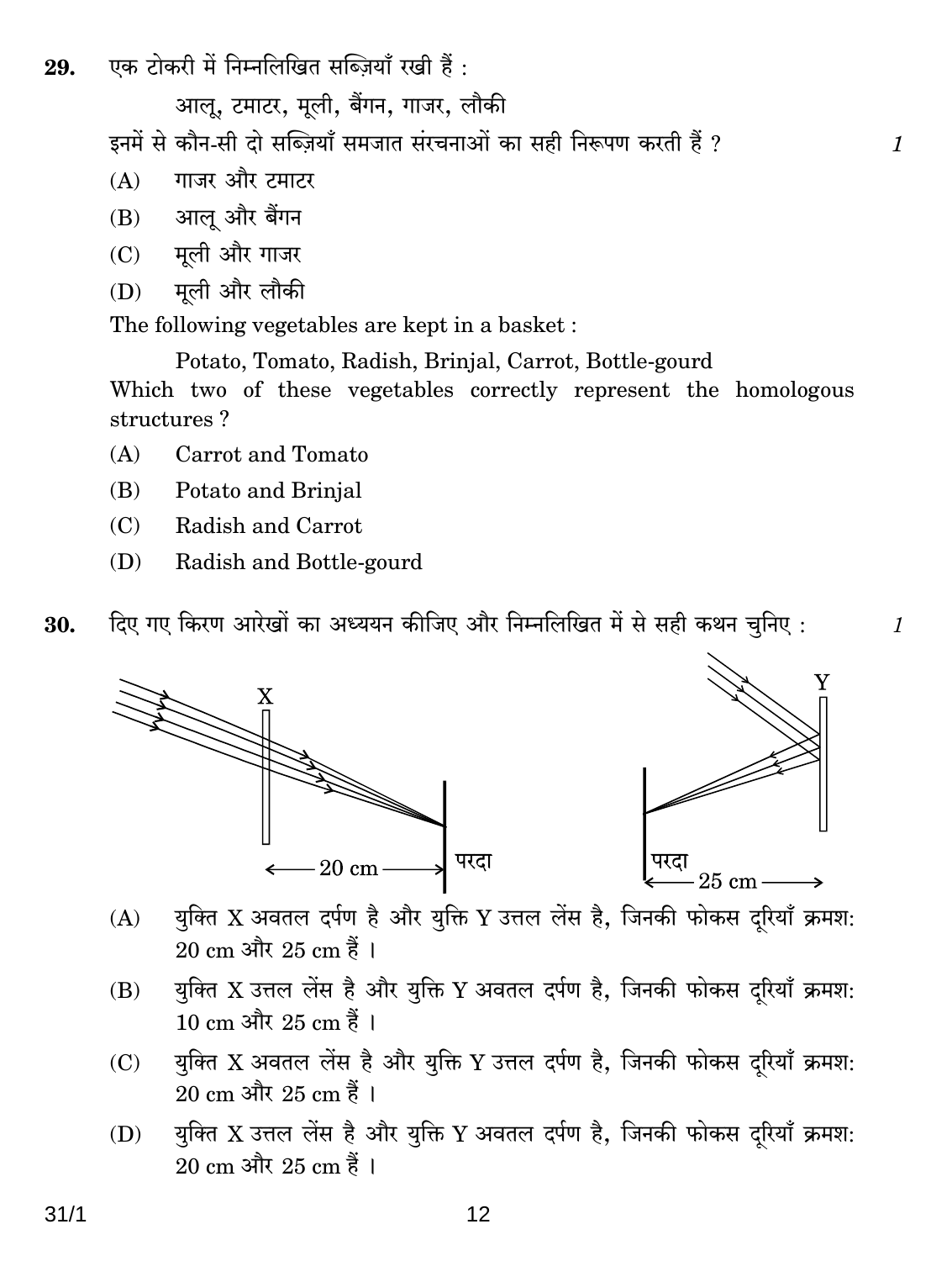Study the given ray diagrams and select the correct statement from the following :



- $(A)$  Device X is a concave mirror and device Y is a convex lens, whose focal lengths are 20 cm and 25 cm respectively.
- $(B)$  Device X is a convex lens and device Y is a concave mirror, whose focal lengths are 10 cm and 25 cm respectively.
- (C) Device X is a concave lens and device Y is a convex mirror, whose focal lengths are 20 cm and 25 cm respectively.
- (D) Device X is a convex lens and device Y is a concave mirror, whose focal lengths are 20 cm and 25 cm respectively.
- $31.$  कोई छात्र उत्तल लेंस द्वारा किसी दुरस्थ बिम्ब का धुँधला प्रतिबिम्ब परदे पर प्राप्त करता है । परदे पर स्पष्ट प्रतिबिम्ब प्राप्त करने के लिए उसे दर्पण को खिसकाना होगा <u>alazo hot and th</u>
	- $(A)$  परदे से दर
	- $(B)$  परदे की ओर
	- (C) किसी ऐसी स्थिति पर जो परदे से काफ़ी दूर है
	- (D) या तो परदे की ओर या परदे से दूर, यह बिम्ब की स्थिति पर निर्भर करता है

A student obtains a blurred image of a distant object on a screen using a convex lens. To obtain a distinct image on the screen he should move the lens

- (A) away from the screen
- (B) towards the screen
- (C) to a position very far away from the screen
- (D) either towards or away from the screen depending upon the position of the object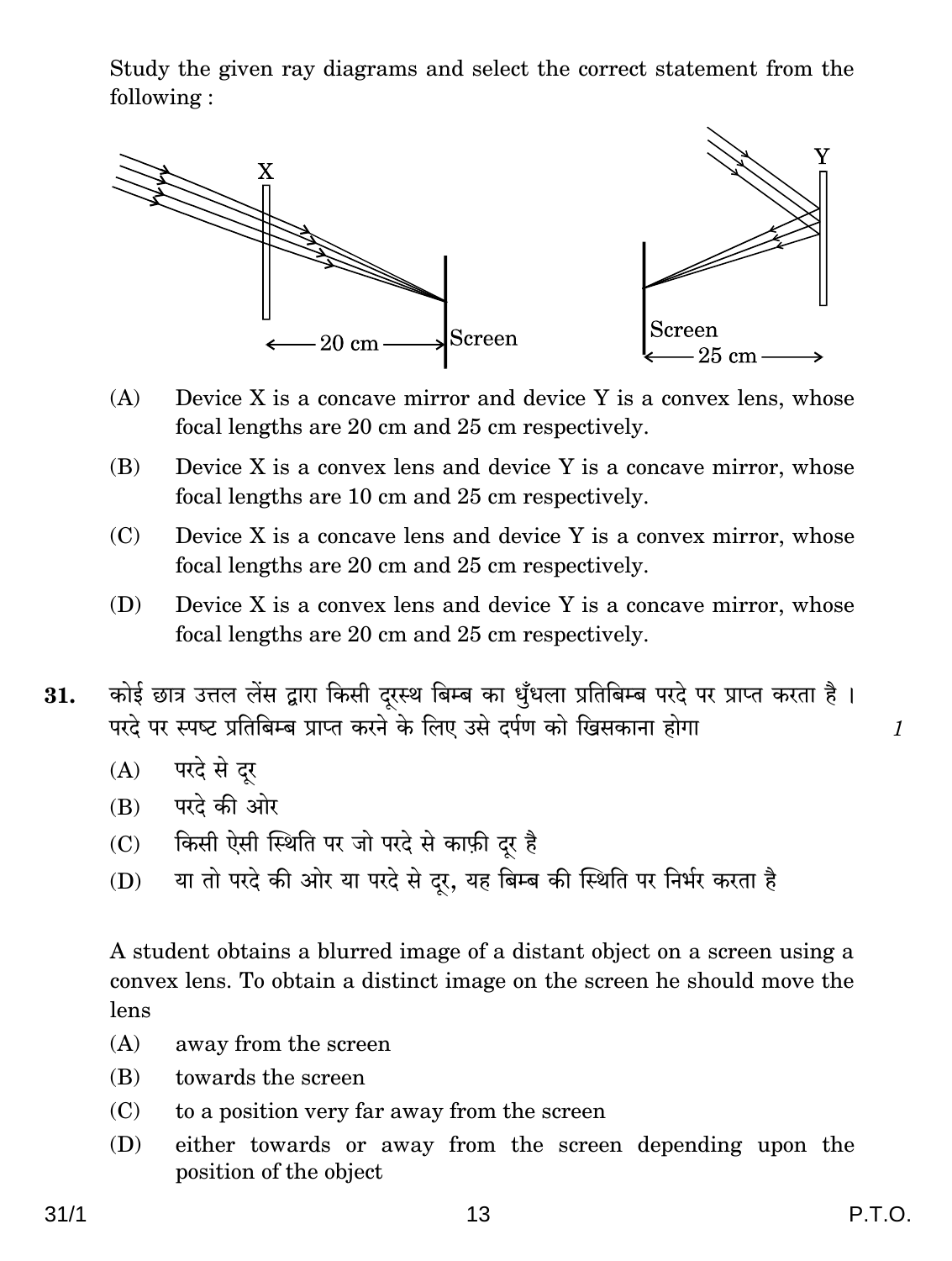कोई छात्र अत्यन्त सावधानीपूर्वक आपतन कोण ( $\angle$  i) के विभिन्न मानों के लिए काँच के 32. स्लैब से गज़रने वाली प्रकाश किरण का पथ आरेखित करता है । फिर वह आपतन कोण के प्रत्येक मान के लिए अपवर्तन कोण ( $\angle$  r) और निर्गत कोण ( $\angle$  e) के संगत मानों को मापता है। इन कोणों की मापों का विश्लेषण करके उसे क्या निष्कर्ष निकालना चाहिए ?

 $\mathcal{I}$ 

 $\mathcal{I}_{\mathcal{L}}$ 

- (A)  $\angle i > \angle r > \angle e$
- (B)  $\angle i = \angle e > \angle r$
- (C)  $\angle i \leq \angle r \leq \angle e$
- $\angle$ i =  $\angle$  e <  $\angle$  r  $(D)$

A student very cautiously traces the path of a ray through a glass slab for different values of the angle of incidence  $(\angle i)$ . He then measures the corresponding values of the angle of refraction  $(\angle r)$  and the angle of emergence ( $\angle$ e) for every value of the angle of incidence. On analysing these measurements of angles, his conclusion would be

- (A)  $\angle$  i >  $\angle$  r >  $\angle$  e
- (B)  $\angle i = \angle e > \angle r$
- (C)  $\angle i \leq \angle r \leq \angle e$
- (D)  $\angle i = \angle e \angle r$
- निम्नलिखित किरण आरेख का अध्ययन कीजिए: 33.



इस आरेख में आपतन कोण, निर्गत कोण और विचलन कोण को क्रमश: किनके द्वारा निरूपित किया गया है ?

- $(A)$  $y, p, z$
- (B)  $x, q, z$
- $(C)$  $p, y, z$
- (D)  $p, z, y$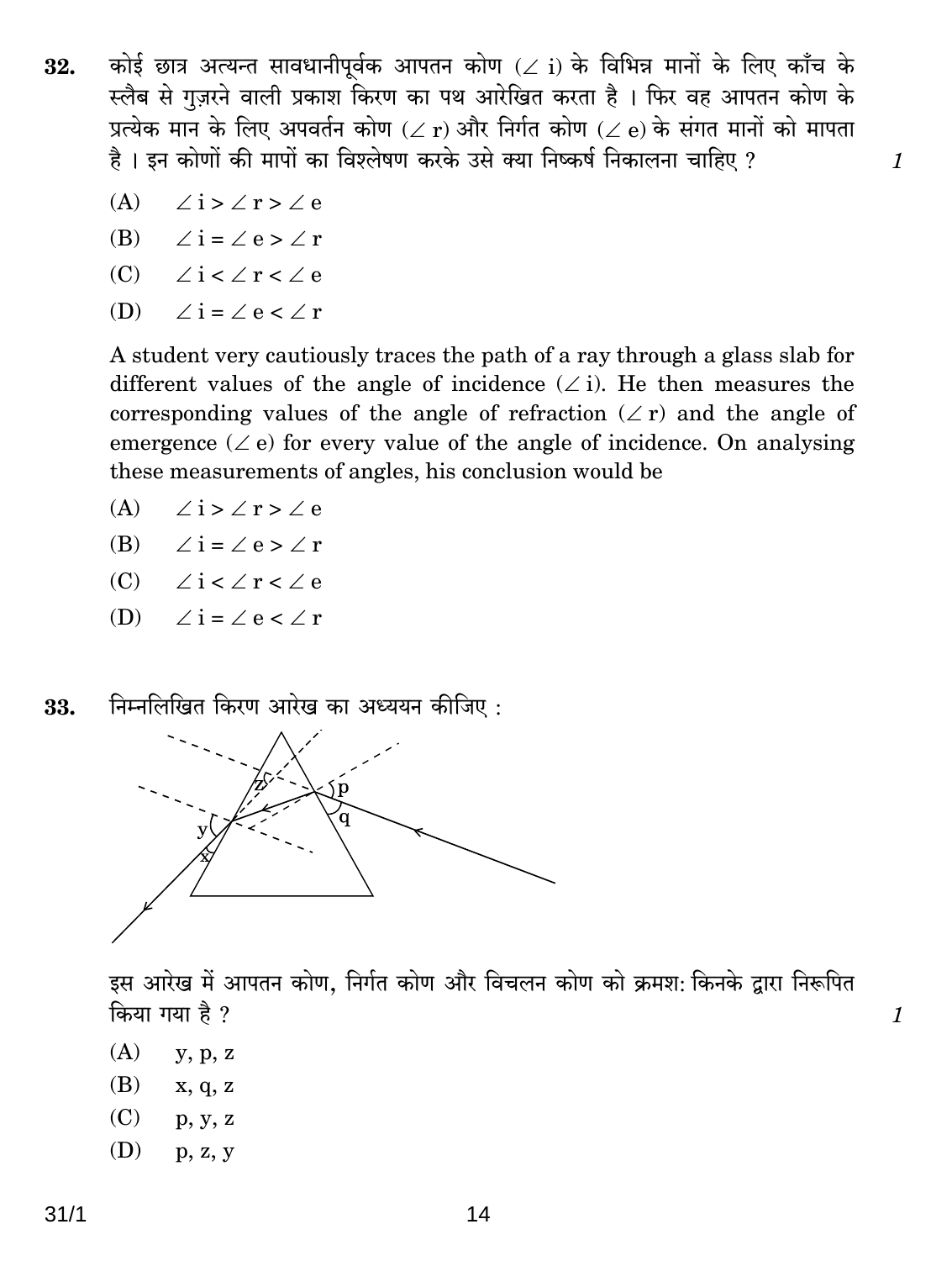Study the following ray diagram:

 $\mathbf{p}$ 

In this diagram, the angle of incidence, the angle of emergence and the angle of deviation respectively have been represented by

- $(A)$  $y, p, z$
- (B)  $x, q, z$
- $(C)$  $p, y, z$
- $(D)$  $p, z, y$

प्रयोगशाला में साबून बनाने के लिए आवश्यक सामग्री (रासायनिक पदार्थों) का उल्लेख 34. कीजिए । साबुनीकरण अभिक्रिया के अभिक्रिया मिश्रण की प्रकृति (अम्लीय/क्षारीय) को निर्धारित करने वाला परीक्षण आप किस प्रकार करेंगे ? संक्षेप में वर्णन कीजिए । Mention the essential material (chemicals) to prepare soap in the laboratory. Describe in brief the test of determining the nature (acidic/alkaline) of the reaction mixture of saponification reaction.

अमीबा में द्विखण्डन की प्रक्रिया को (चार चरणों द्वारा) क्रमवार आरेख खींचकर दर्शाइए । 35. Draw in sequence (showing the four stages), the process of binary fission in Amoeba.

 $\overline{2}$ 

 $\overline{2}$